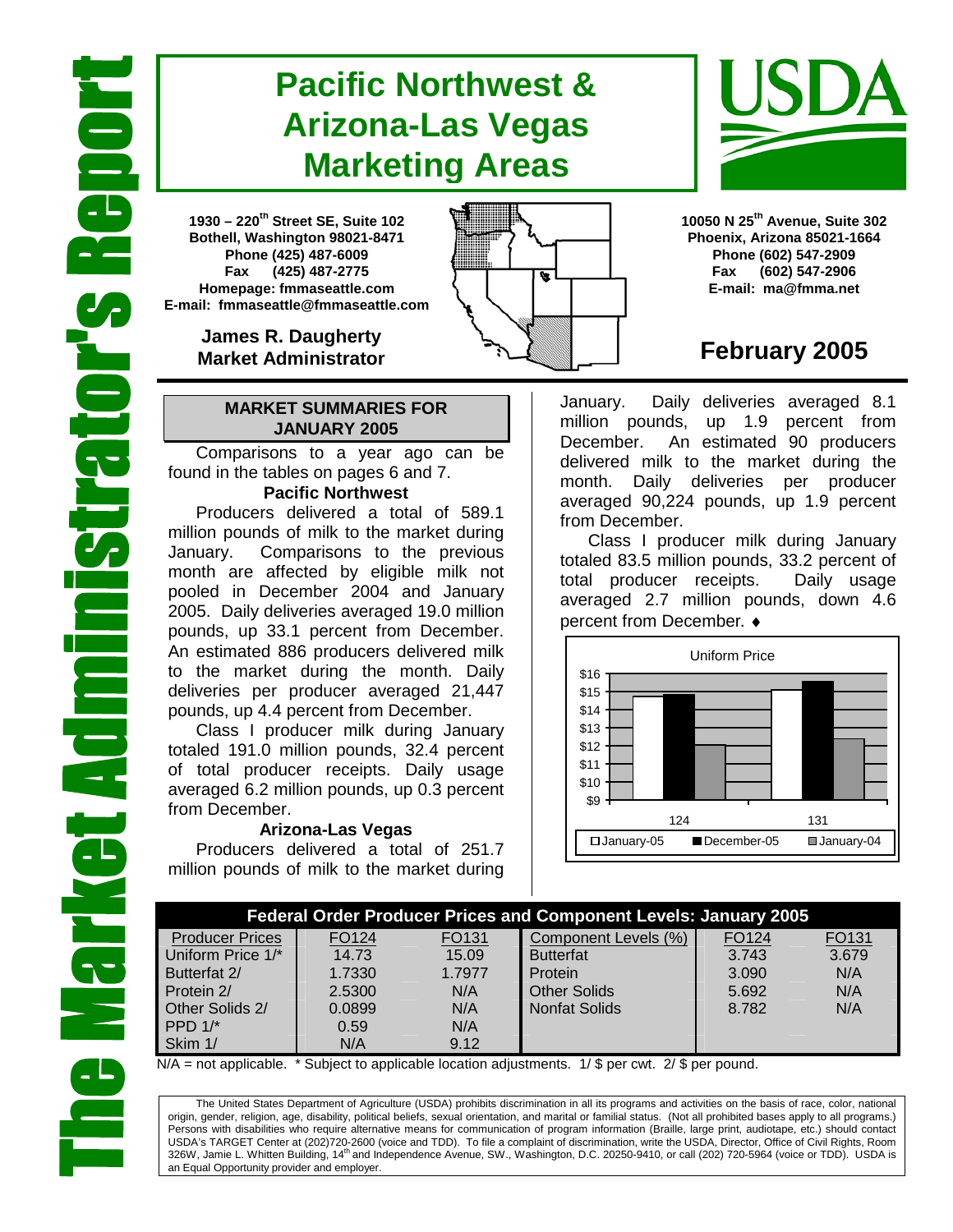### **JANUARY 2005 CLASS PRICES**

January 2005 non-advanced Class Prices were calculated using NASS commodity price surveys from January 1, 8, 15, 22, and 29, 2005. Component prices for the month are \$2.5300 per pound of protein, \$1.7330 per pound of butterfat, \$0.0899 per pound of other solids, and \$0.7431 per pound of nonfat solids.

 January 2005 Class III and IV prices at 3.5% butterfat are \$14.14 and \$12.52 per hundredweight, respectively. The January Class III price compared to December is down \$2.00. The Class III price is \$2.53 higher than January 2004. The Class III price at 3.67% butterfat is \$4.52 above the support price of \$9.90 at 3.67% butterfat.

Class II butterfat was announced at \$1.7400 per pound. Class I skim and butterfat and Class II skim prices for January 2005 were announced on December 23, 2004. The Class II price at 3.5% butterfat is \$13.04 for January 2005 .

|                 | <b>FINAL: NASS COMMODITY PRICES</b> |          |            |
|-----------------|-------------------------------------|----------|------------|
|                 | December                            | January  | Change     |
| Cheese*         | \$1.7146                            | \$1.5165 | $-$0.1981$ |
| <b>Butter</b>   | \$1.8122                            | \$1.5592 | $-$0.2530$ |
| Nonfat Dry Milk | \$0.8713                            | \$0.8906 | \$0.0193   |
| Whey            | \$0.2423                            | \$0.2463 | \$0.0040   |

\* The weighted average of barrels plus 3 cents and blocks.

**Current Commodity Prices - -** The NASS survey of cheddar cheese prices showed a net increase in prices received for 40-pound blocks and 500-pound barrels. The survey of 40-pound blocks showed a net increase of 13.04 cents between the January 15 and the February 12 surveys, to \$1.6093 per pound. The survey of 500-pound barrels (**adjusted to 38% moisture**) showed a net increase of 15.70 cents to \$1.6112 per pound.

The NASS butter price showed a net increase of 1.61 cents between the weeks ending January 15 and February 12 from \$1.5786 per pound to \$1.5947 per pound.

The NASS nonfat dry milk showed a net increase of 0.45 cent since mid-January to \$0.8957 per pound. The average price for NASS whey showed a net increase of 0.07 cent since mid-January to \$0.2491 per pound. ♦

### **MARCH'S CLASS I PRICE ANNOUNCEMENT**

 On February 18, the March 2005 Class I price was announced at \$17.33 for the Pacific Northwest Order, and \$17.78 for the Arizona-Las Vegas Order. The Class I price was calculated using NASS commodity price surveys from the weeks of February 5 and 12.

 The March Class III and IV advance skim prices are \$9.59 and \$6.74 per hundredweight, respectively. The butterfat portion of the Class I mover increased 2.20 cents from \$1.7438 to \$1.7658 per pound.

 The March 2005 Class II skim and nonfat solids prices were also announced on February 18. The skim price is \$7.44 per hundredweight, and the nonfat solids price is \$0.8267 per pound for all Federal orders. ♦

|                                                           | <b>ADVANCED: NASS COMMODITY PRICES FOR</b><br><b>CLASS I PRICE CALCULATIONS</b> |          |            |  |  |  |  |  |  |  |
|-----------------------------------------------------------|---------------------------------------------------------------------------------|----------|------------|--|--|--|--|--|--|--|
|                                                           | February                                                                        | March    | Change     |  |  |  |  |  |  |  |
| Cheese*                                                   | \$1.4790                                                                        | \$1.6482 | \$0.1692   |  |  |  |  |  |  |  |
| <b>Butter</b>                                             | \$1.5682                                                                        | \$1.5865 | \$0.0183   |  |  |  |  |  |  |  |
| Nonfat Dry Milk                                           | \$0.8892                                                                        | \$0.8964 | \$0.0072   |  |  |  |  |  |  |  |
| Whey                                                      | \$0.2481                                                                        | \$0.2479 | $-$0.0002$ |  |  |  |  |  |  |  |
| * The weighted average of barrels plus 3 cents and blocks |                                                                                 |          |            |  |  |  |  |  |  |  |

I he weighted average of barrels plus 3 cents and blocks.

### **ORGANIC PRODUCERS AND MARKETERS EXEMPTED FROM COMMODITY PROMOTION ASSESSMENTS**

On January 13, 2005, the U.S. Department of Agriculture's Agricultural Marketing Service announced two rules to exempt certain organic producers and marketers from paying assessments under research and promotion programs, and for market promotion activities under marketing order programs.

The change exempts producers and marketers operating under a National Organic Programapproved organic system plan from paying assessments, provided they produce and market only commodities eligible for a "100 percent organic" label.

The 2002 Farm Bill directed USDA to issue regulations exempting any person who produces and markets solely 100 percent organic products from paying assessments under a commodity promotion law.

Currently, 17 national research and promotion programs exist for blueberries, beef, cotton, dairy, eggs, fluid milk, Hass avocados, honey, lamb,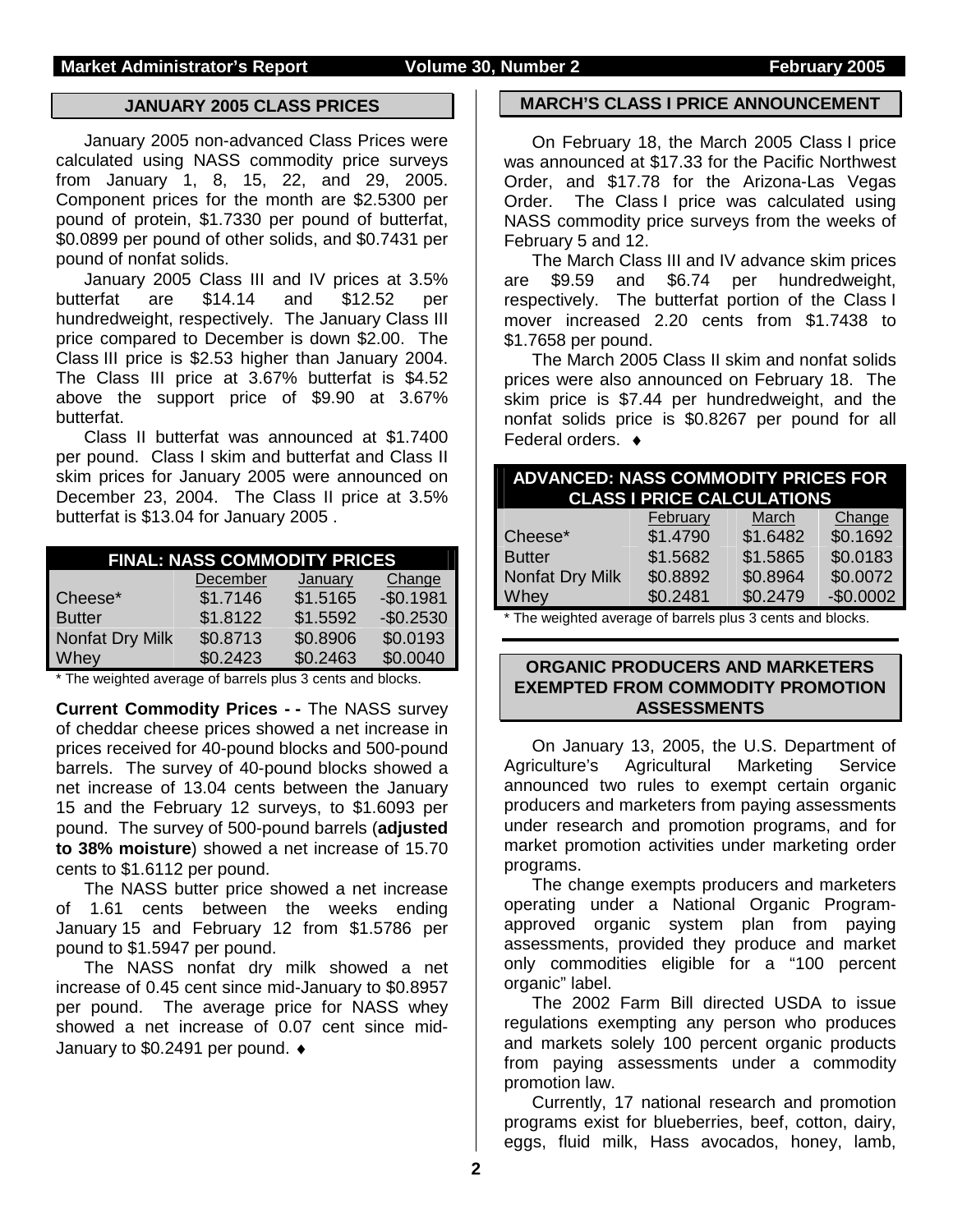## **Market Administrator's Report Volume 30, Number 2 February 2005**

mangos, mushrooms, peanuts, popcorn, pork, potatoes, soybeans and watermelons. Eligible producers and marketers will be exempt from all assessments under these programs.

Under the marketing order programs, eligible producers and marketers will only be exempt from assessments for market promotion activities. The 28 marketing order programs that have market promotion authority are Texas citrus; Florida avocados; California nectarines; California peaches and pears; Washington apricots; Washington sweet cherries; Washington/Oregon fresh prunes; Southeastern California grapes: Oregon/Washington winter pears; cranberries; tart cherries; Oregon/Washington Bartlett pears; California olives; Oregon/California potatoes; Colorado potatoes; Georgia Vidalia onions; Washington/Oregon Walla Walla onions; Idaho/Eastern Oregon onions; Texas onions; Florida tomatoes; Texas melons; California almonds; Oregon/Washington hazelnuts; California walnuts; Far West spearmint oil; California dates; California raisins; and California dried prunes.

Details of the exemptions, including application *(Continued on Page 8)*

### **USDA ANNOUNCES FINAL DECISION TO AMEND THE NORTHEAST MILK MARKETING ORDER**

On January 28, 2005, the U.S. Department of Agriculture announced a final decision that adopts certain amendments to current provisions of the Northeast Federal milk marketing order. This decision is based on testimony and evidence given at a public hearing held on September 10-13, 2002, in Arlington, Virginia.

This decision adopts changes to various reporting and payment deadlines, as well as changes to the pooling standards of the Northeast order. The adopted amendments include: establishing year-round supply plant performance standards; eliminating the split-plant provision; creating a standard for the number of days of production a dairy farmer must deliver to a pool plant to qualify the rest of the dairy farmer's milk for diversion; establishing explicit limits on the amount of milk a pool plant may divert to nonpool plants; excluding milk received by supply plants from producers not eligible to be pooled on the order from the total volume of milk used to satisfy supply plant performance standards; prohibiting the ability to pool the same milk on the order and on a

marketwide pool administered by another government entity; and granting authority to the Market Administrator to adjust the touch-base and diversion limit standards as market conditions warrant.

This decision requires producer approval. If producers approve the order as amended by the final decision, a final rule will follow to implement the changes.

The final decision was published in the January 31, 2005 Federal Register. For additional information about the decision contact: Northeast: Erik F. Rasmussen, Market Administrator; USDA/AMS/Dairy Programs; P.O. Box 51478, Boston, MA 02205-1478; Tel. (617) 737-7199; email: maboston@fedmilk1.com. ♦

### **ANNUAL SELECTED STATISTICS FOR 2004**

An annual summary for the year 2004 of selected statistics for the Pacific Northwest, Arizona-Las Vegas, and Western Orders can be found on page 4. The Western Order was terminated April 1, 2004, therefore 2004 data for the Western Order represents January through March only. Data in the table pertain to Class prices, minimum prices paid to producers, and certain other information relating to handlers and producers. In addition to data for calendar year 2004, the table also includes data for 2003 and 2002. Data reflect simple averages unless otherwise noted. ♦

### **ANNUAL STATISTICAL SUMMARY FOR 2004**

An annual statistical summary for the Pacific Northwest, Arizona-Las Vegas, and Western Orders can be found on page 5. The Western Order was terminated April 1, 2004, therefore 2004 data for the Western Order represents January through March only. Data in the table pertain to receipts and utilizations of producer milk as reported by fully regulated handlers on the Pacific Northwest, Western, and Arizona-Las Vegas Orders. In addition to data for calendar year 2004, the table also includes data for 2003 and 2002. ♦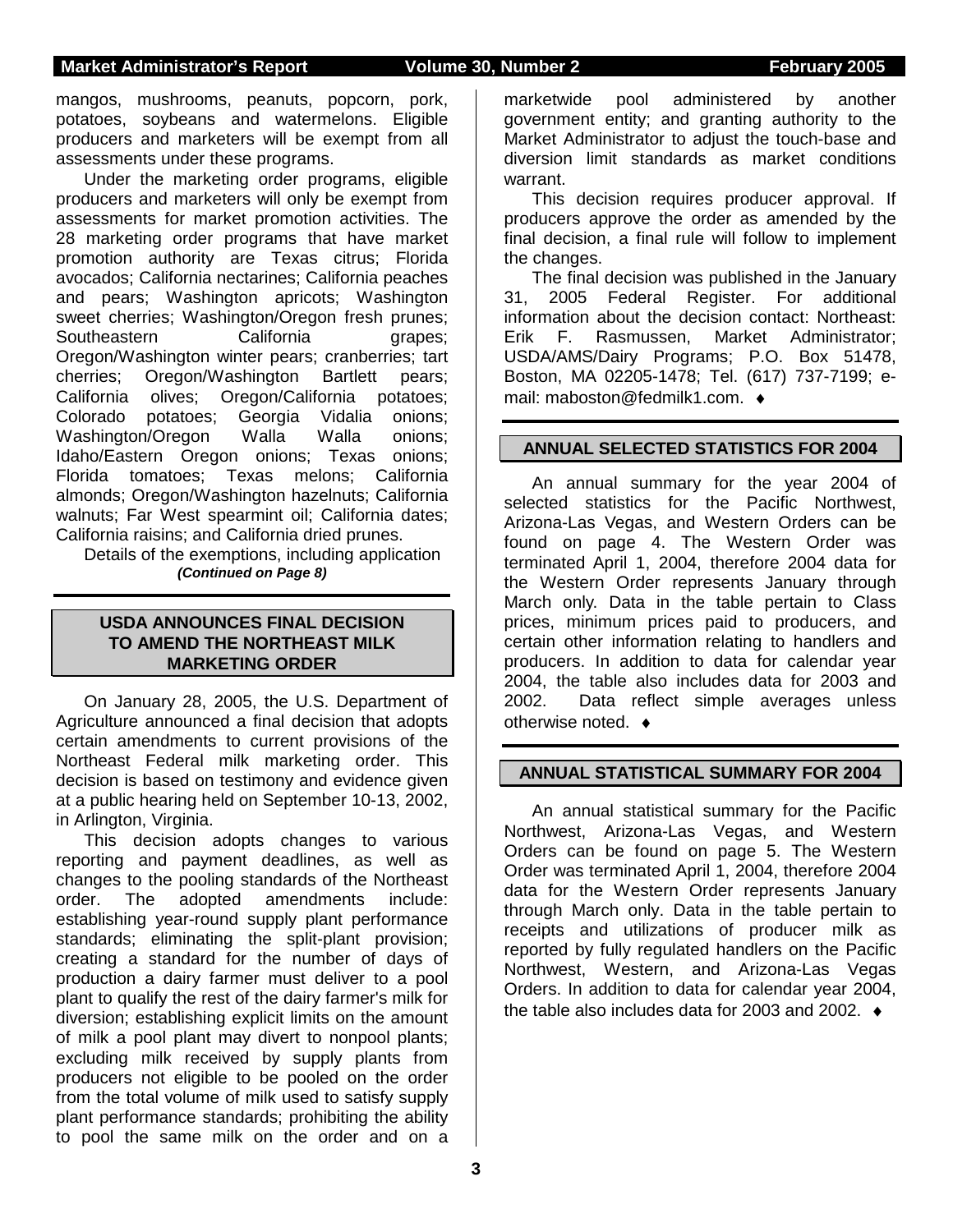## **A N N U A L S E L E C T E D S T A T I S T I C S**

|                                                                                                                                                                                                                                |                | <b>PACIFIC NORTHWEST</b> |           |                                 | <b>WESTERN 2/</b> |                | <b>ARIZONA-LAS VEGAS</b> |                |           |  |
|--------------------------------------------------------------------------------------------------------------------------------------------------------------------------------------------------------------------------------|----------------|--------------------------|-----------|---------------------------------|-------------------|----------------|--------------------------|----------------|-----------|--|
|                                                                                                                                                                                                                                | 2004           | 2003                     | 2002      | 2004                            | 2003              | 2002           | 2004                     | 2003           | 2002      |  |
| Average Minimum Class Prices (3.5% B.F.)                                                                                                                                                                                       |                |                          |           |                                 |                   |                |                          |                |           |  |
| Class I Milk (\$/cwt.)<br>$\ldots$ \$16.88                                                                                                                                                                                     |                | \$13.29                  | \$12.91   | \$13.69                         | \$13.29           | \$12.91        | \$17.33                  | \$13.74        | \$13.36   |  |
| Class II Milk (\$/cwt.)<br>$\ldots \ldots 13.86$                                                                                                                                                                               |                | 10.76                    | 11.55     | 13.12                           | 10.76             | 11.55          | 13.86                    | 10.76          | 11.55     |  |
| Class III Milk (\$/cwt.)                                                                                                                                                                                                       | 15.39          | 11.42                    | 10.42     | 12.66                           | 11.42             | 10.42          | 15.39                    | 11.42          | 10.42     |  |
| Class IV Milk (\$/cwt.)<br>and a state                                                                                                                                                                                         | 13.20          | 10.00                    | 10.81     | 12.43                           | 10.00             | 10.81          | 13.20                    | 10.00          | 10.81     |  |
| <b>Average Producer Prices</b>                                                                                                                                                                                                 |                |                          |           |                                 |                   |                |                          |                |           |  |
| Producer Price Differential (\$/cwt.)                                                                                                                                                                                          | \$(0.58)       | \$(0.10)                 | \$0.83    | \$0.45                          | \$0.06            | \$0.68         | $+$                      |                |           |  |
| Butterfat (\$/pound)<br>and a straight                                                                                                                                                                                         | 2.0507         | 1.2099                   | 1.1928    | 1.9103                          | 1.2099            | 1.1928         | $+$                      |                |           |  |
| Protein (\$/pound)<br>and a state of                                                                                                                                                                                           | 2.6035         | 2.3770                   | 1.9735    | 1.9640                          | 2.3770            | 1.9735         | $+$                      |                |           |  |
| Other Solids (\$/pound)<br>$\mathcal{L}^{\mathcal{A}}$ and $\mathcal{L}^{\mathcal{A}}$ and $\mathcal{L}^{\mathcal{A}}$                                                                                                         | 0.0751         | 0.0129                   | 0.0593    | 0.0180                          | 0.0129            | 0.0593         | $+$                      | $+$            | $+$       |  |
| Uniform Skim Price (\$/cwt.)<br>$\cdots$                                                                                                                                                                                       | $+$            | $+$                      | $+$       | $+$                             | $\ddot{}$         | $\ddot{}$      | 8.69                     | 7.92           | 7.58      |  |
| Uniform Butterfat Price (\$/pound)                                                                                                                                                                                             | $+$            | $+$                      | $+$       | $+$                             | $\ddot{}$         | $\ddot{}$      | 2.0390                   | 1.2124         | 1.2012    |  |
| Statistical Uniform Price (\$/cwt.) \$14.82                                                                                                                                                                                    |                | \$11.32                  | \$11.25   | \$13.12                         | \$11.48           | \$11.09        | \$15.52                  | \$11.89        | \$11.52   |  |
| <b>Average Producer Data</b>                                                                                                                                                                                                   |                |                          |           |                                 |                   |                |                          |                |           |  |
| Number of Producers<br>$\mathcal{L}^{\mathcal{A}}$ . The set of the $\mathcal{A}$                                                                                                                                              | 829            | 829                      | 1,027     | 635                             | 708               | 795            | 95                       | 106            | 108       |  |
| Avg. Daily Production (lbs.) *                                                                                                                                                                                                 | 21,490         | 20,941                   | 20,878    | 18,972                          | 17,688            | 19,133         | 83,733                   | 79,371         | 76,659    |  |
| <b>Average Number of Handlers</b>                                                                                                                                                                                              |                |                          |           |                                 |                   |                |                          |                |           |  |
| Pool Handlers<br>and a straight and                                                                                                                                                                                            | 28             | 29                       | 26        | 18                              | 16                | 17             | 5                        | 6              | 6         |  |
| Producer-Handlers                                                                                                                                                                                                              | $\overline{7}$ | 9                        | 9         | 5                               | 6                 | $\overline{7}$ | 2                        | $\overline{2}$ | 2         |  |
| Other Plants w/ Class I Use<br>$\sim$ $\sim$ $\sim$                                                                                                                                                                            | 22             | 19                       | 17        | 22                              | 21                | 20             | 32                       | 33             | 29        |  |
| <b>Average Producer Milk Ratios</b>                                                                                                                                                                                            |                |                          |           |                                 |                   |                |                          |                |           |  |
| Class I*<br>.                                                                                                                                                                                                                  | 33.04%         | 33.21%                   | 27.02%    | 26.09%                          | 24.25%            | 19.65%         | 33.34%                   | 31.88%         | 31.85%    |  |
| Class II <sup>*</sup><br>.                                                                                                                                                                                                     | 7.11%          | 7.08%                    | 5.38%     | 7.60%                           | 7.65%             | 6.95%          | 8.40%                    | 6.95%          | 4.28%     |  |
| Class III <sup>*</sup><br>.                                                                                                                                                                                                    | 25.23%         | 24.32%                   | 36.30%    | 55.91%                          | 56.09%            | 58.50%         | 37.23%                   | 37.06%         | 37.72%    |  |
| Class IV *<br>.                                                                                                                                                                                                                | 34.62%         | 35.39%                   | 31.29%    | 10.40%                          | 12.00%            | 14.91%         | 21.03%                   | 24.10%         | 26.15%    |  |
|                                                                                                                                                                                                                                |                |                          |           |                                 |                   |                |                          |                |           |  |
| + Not Applicable.<br>* Weighted Averages.                                                                                                                                                                                      |                |                          |           |                                 |                   |                |                          |                |           |  |
|                                                                                                                                                                                                                                |                |                          |           | MONTHLY SUPPLEMENTAL STATISTICS |                   |                |                          |                |           |  |
|                                                                                                                                                                                                                                |                |                          |           |                                 |                   |                |                          |                |           |  |
| <b>Producer-Handler Data</b>                                                                                                                                                                                                   | 2004           | 2003                     | 2002      | 2004                            | 2003              | 2002           | 2004                     | 2003           | 2002      |  |
| Production                                                                                                                                                                                                                     |                |                          |           |                                 | $- 1,000$ pounds  |                | R.                       |                | R         |  |
| and the company of the company of the company of the company of the company of the company of the company of the company of the company of the company of the company of the company of the company of the company of the comp | 262,202        | 277,935                  | 283,680   | 5,844                           | 27,881            | 31,029         |                          | R              |           |  |
| Class I Use<br>.                                                                                                                                                                                                               | 212,755        | 213,660                  | 218,772   | 4,612                           | 19,464            | 21,408         | R.                       | R              | R.        |  |
| % Class I Use<br>and a straightful control of                                                                                                                                                                                  | 81.14%         | 76.87%                   | 77.12%    | 78.91%                          | 69.81%            | 68.99%         | R                        | R.             | R.        |  |
| <b>Class I Route Disposition In Area</b>                                                                                                                                                                                       |                |                          |           |                                 |                   |                |                          |                |           |  |
| By Pool Plants<br>and a straight                                                                                                                                                                                               | 1,920,706      | 1,919,335                | 1,941,400 | 214,735                         | 831,930           | 843,739        | 917,219                  | 922,189        | 906,022   |  |
| By Producer-Handlers<br>and the company of the company                                                                                                                                                                         | 193,572        | 211,071                  | 219,175   | 4,628                           | 19,560            | 21,491         | 1/                       | 1/             | 1/        |  |
| By Other Plants<br>and the state of the state                                                                                                                                                                                  | 44,063         | 29,063                   | 14,839    | 11,149                          | 41,074            | 30,513         | 373,514                  | 380,646        | 368,801   |  |
| Total                                                                                                                                                                                                                          | 2,158,342      | 2,159,469                | 2,175,415 | 230,512                         | 892,564           | 895,743        | 1,290,733                | 1,302,835      | 1,274,823 |  |

### + Not Applicable. \* Weighted Averages.

**4**

|                                                                               | 2004      | 2003      | 2002      | 2004    | 2003         | 2002    | 2004                                                                                                               | 2003     | 2002      |
|-------------------------------------------------------------------------------|-----------|-----------|-----------|---------|--------------|---------|--------------------------------------------------------------------------------------------------------------------|----------|-----------|
| <b>Producer-Handler Data</b>                                                  |           |           |           |         | 1,000 pounds |         |                                                                                                                    |          |           |
| Production                                                                    | 262,202   | 277,935   | 283,680   | 5,844   | 27,881       | 31,029  | R                                                                                                                  | R        |           |
| Class I Use<br>.                                                              | 212,755   | 213,660   | 218,772   | 4,612   | 19,464       | 21,408  | R                                                                                                                  | R        |           |
| % Class I Use<br>the property of the property of the                          | 81.14%    | 76.87%    | 77.12%    | 78.91%  | 69.81%       | 68.99%  | R                                                                                                                  | R        |           |
| <b>Class I Route Disposition In Area</b>                                      |           |           |           |         |              |         |                                                                                                                    |          |           |
| By Pool Plants<br>and a series of the con-                                    | 1,920,706 | 1,919,335 | 1,941,400 | 214.735 | 831,930      | 843,739 | 917.219                                                                                                            | 922.189  | 906.022   |
| By Producer-Handlers<br>$\mathcal{L}$ , and $\mathcal{L}$ , and $\mathcal{L}$ | 193.572   | 211.071   | 219,175   | 4,628   | 19.560       | 21,491  | 1/                                                                                                                 |          |           |
| By Other Plants<br>and a straight and a straight                              | 44,063    | 29,063    | 14,839    | 11,149  | 41,074       | 30,513  | 373,514                                                                                                            | 380,646  | 368,801   |
| Total                                                                         | 2,158,342 | 2,159,469 | 2,175,415 | 230,512 | 892,564      | 895,743 | 1,290,733                                                                                                          | ,302,835 | 1,274,823 |
|                                                                               |           |           |           |         |              |         |                                                                                                                    |          |           |
| $R =$ Restricted. Not included.                                               |           |           |           |         |              |         | 1/ Restricted. Included with other plants beginning March 2001. 2/ The Western Order was terminated April 1, 2004. |          |           |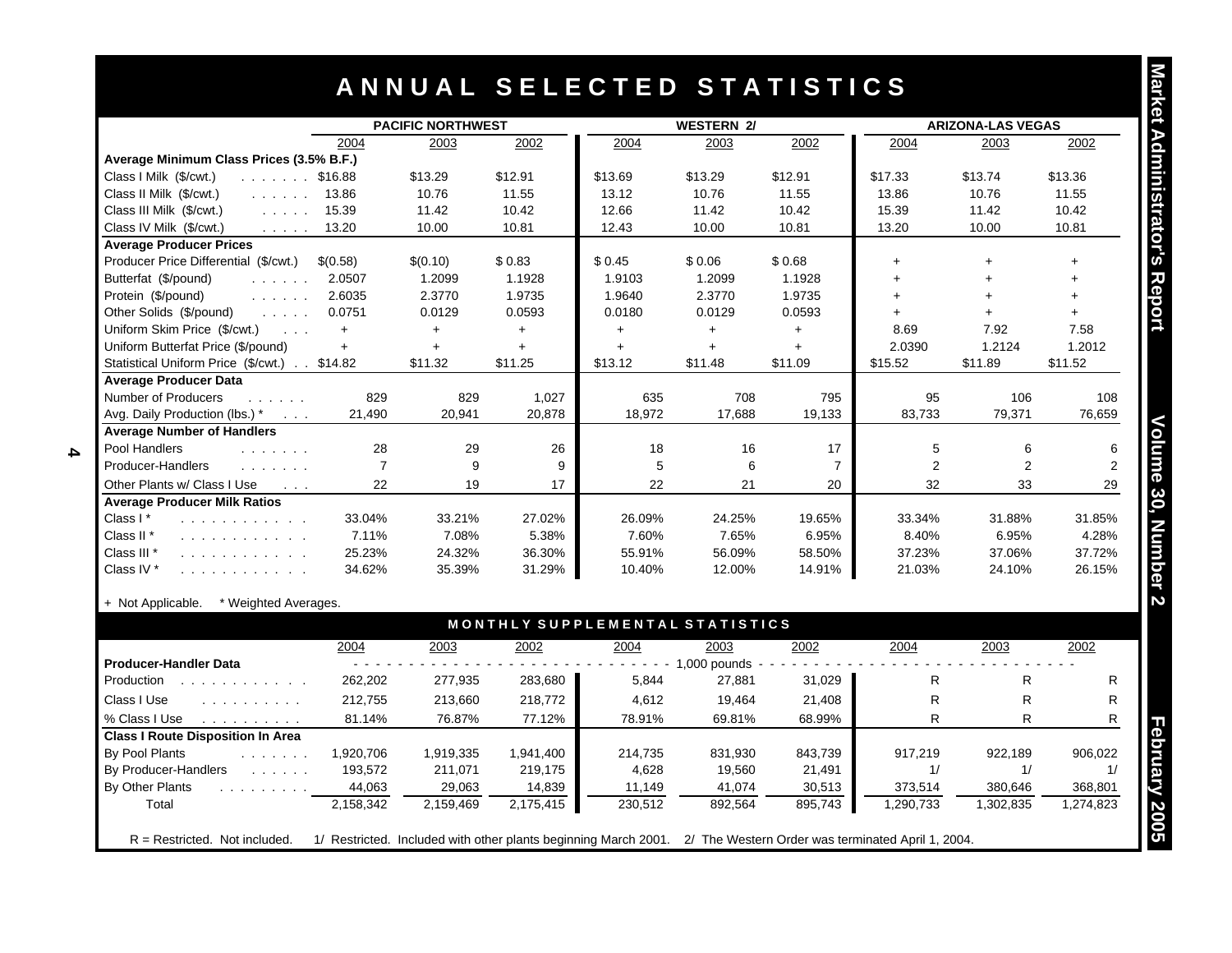## **ANNUAL STATISTICAL SUMMARY**

| RECEIPTS, UTILIZATION AND                    |           | PACIFIC NORTHWEST |           |           | WESTERN 2/           |           |           | ARIZONA-LAS VEGAS |           |
|----------------------------------------------|-----------|-------------------|-----------|-----------|----------------------|-----------|-----------|-------------------|-----------|
| <b>CLASSIFICATION OF MILK</b>                | 2004      | 2003              | 2002      | 2004      | 2003                 | 2002      | 2004      | 2003              | 2002      |
|                                              |           |                   |           |           | $- - - 1,000$ pounds |           |           |                   |           |
| <b>TOTAL PRODUCER MILK</b>                   | 6,517,690 | 6,336,456         | 7,823,716 | 1,096,284 | 4,573,112            | 5,552,476 | 2,901,187 | 3,061,199         | 3,026,556 |
| RECEIPTS FROM OTHER SOURCES                  | 443,265   | 487,577           | 119,531   | 35,252    | 105,598              | 73,045    | 233,697   | 188,805           | 292,415   |
| OPENING INVENTORY                            | 394,192   | 373,116           | 287,176   | 47,798    | 183,563              | 156,676   | 171,638   | 157,855           | 156,771   |
| TOTAL TO BE ACCOUNTED FOR                    | 7,355,146 | 7,197,149         | 8,230,422 | 1,179,334 | 4,862,273            | 5,782,198 | 3,306,522 | 3,407,858         | 3,475,742 |
| UTILIZATION OF RECEIPTS                      |           |                   |           |           |                      |           |           |                   |           |
| Whole milk                                   | 357,068   | 348,831           | 337,007   | 39,192    | 150,770              | 145,642   | 253,941   | 276,589           | 265,657   |
| Flavored milk & milk drinks                  | 131,470   | 133,277           | 134,273   | 18,698    | 66,673               | 63,762    | 66,831    | 69,190            | 63,015    |
| 2% milk                                      | 815,549   | 819,937           | 834,120   | 85,985    | 341,275              | 346,306   | 351,069   | 341,131           | 340,971   |
| 1% milk                                      | 287,537   | 283,237           | 289,986   | 41,834    | 162,784              | 169,703   | 116,338   | 110,206           | 107,835   |
| Skim milk                                    | 313,062   | 317,570           | 328,984   | 27,317    | 103,632              | 111,354   | 122,314   | 118,433           | 122,632   |
| Buttermilk                                   | 16,020    | 16,483            | 17,030    | 1,709     | 6,796                | 6,973     | 6,725     | 6,639             | 5,912     |
| CLASS I ROUTE DISP. IN AREA                  | 1,920,706 | 1,919,335         | 1,941,400 | 214,735   | 831,930              | 843,739   | 917,219   | 922,189           | 906,022   |
| Class I dispositions out of area             | 162,827   | 150,142           | 142,397   | 70,509    | 260,681              | 212,025   | 49,500    | 52,013            | 54,587    |
| Other Class I usage                          | 275,276   | 240,246           | 218,780   | 46,518    | 177,824              | 156,332   | 97,522    | 94,798            | 92,311    |
| TOTAL CLASS I USE.                           | 2,358,809 | 2,309,723         | 2,302,577 | 331,763   | 1,270,436            | 1,212,096 | 1,064,241 | 1,069,000         | 1,052,920 |
| TOTAL CLASS II USE                           | 567.546   | 535,268           | 496,814   | 103.515   | 419.795              | 428,898   | 252.882   | 221,918           | 166,361   |
| TOTAL CLASS III USE                          | 1,905,843 | 1,798,305         | 2,853,851 | 613,405   | 2,570,136            | 3,254,398 | 1,086,498 | 1,141,370         | 1,158,989 |
| TOTAL CLASS IV USE                           | 2,522,948 | 2,553,854         | 2,577,181 | 130,651   | 601,905              | 886,806   | 902,901   | 975,571           | 1,097,472 |
| TOTAL ACCOUNTED FOR                          | 7,355,146 | 7,197,149         | 8,230,422 | 1,179,334 | 4,862,273            | 5,782,198 | 3,306,522 | 3,407,858         | 3,475,742 |
|                                              |           |                   |           |           |                      |           |           |                   |           |
| <b>CLASSIFICATION OF RECEIPTS</b>            |           |                   |           |           |                      |           |           |                   |           |
| Class I<br>Producer milk:<br>$\ddotsc$       | 2,153,463 | 2,104,568         | 2,114,277 | 286,021   | 1,109,170            | 1,090,828 | 967,161   | 976,044           | 963,858   |
| Class II<br>$\overline{a}$                   | 463,424   | 448,340           | 420,700   | 83,276    | 349,807              | 385,669   | 243,755   | 212,849           | 129,513   |
| Class III                                    | 1,644,328 | 1,540,783         | 2,840,310 | 612,937   | 2,565,259            | 3,247,934 | 1,080,240 | 1,134,531         | 1,141,685 |
| Class IV                                     | 2,256,474 | 2,242,764         | 2,448,429 | 114,051   | 548,877              | 828,046   | 610,031   | 737,774           | 791,500   |
| Other receipts:<br>Class I                   | 205,346   | 205,155           | 188,300   | 45,742    | 161,266              | 121,269   | 405,335   | 346,659           | 449,186   |
| Class II                                     | 104,122   | 86,927            | 76,113    | 20,239    | 69,988               | 43,229    | 1/        | 1/                | 1/        |
| Class III                                    | 261,515   | 257,522           | 13,542    | 469       | 4,877                | 6,464     | 1/        | 1/                | 1/        |
| Class IV                                     | 266,474   | 311,089           | 128,752   | 16,600    | 53,029               | 58,760    | 1/        | 1/                | 1/        |
| Avg. daily producer receipts<br>$\cdots$     | 17,857    | 17,360            | 21,435    | 3,004     | 12,529               | 15,212    | 7,948     | 8,387             | 8,292     |
| Change From Previous Year<br>$\sim$ $\sim$   | 2.86%     | $-19.01%$         | 10.39%    | $-76.03%$ | $-17.64%$            | 18.72%    | $-5.23%$  | 1.14%             | 2.38%     |
| Avg. daily Class I use<br>and a straight and | 6,462     | 6,328             | 6,308     | 909       | 3,481                | 3,321     | 2,916     | 2,929             | 2,885     |
| Change From Previous Year<br>$\sim$          | 2.13%     | 0.31%             | 0.56%     | $-73.89%$ | 4.81%                | 7.21%     | $-0.45%$  | 1.53%             | 2.86%     |

2/ The Western Order was terminated April 1, 2004. Comparisons to previous year are biased.

**5**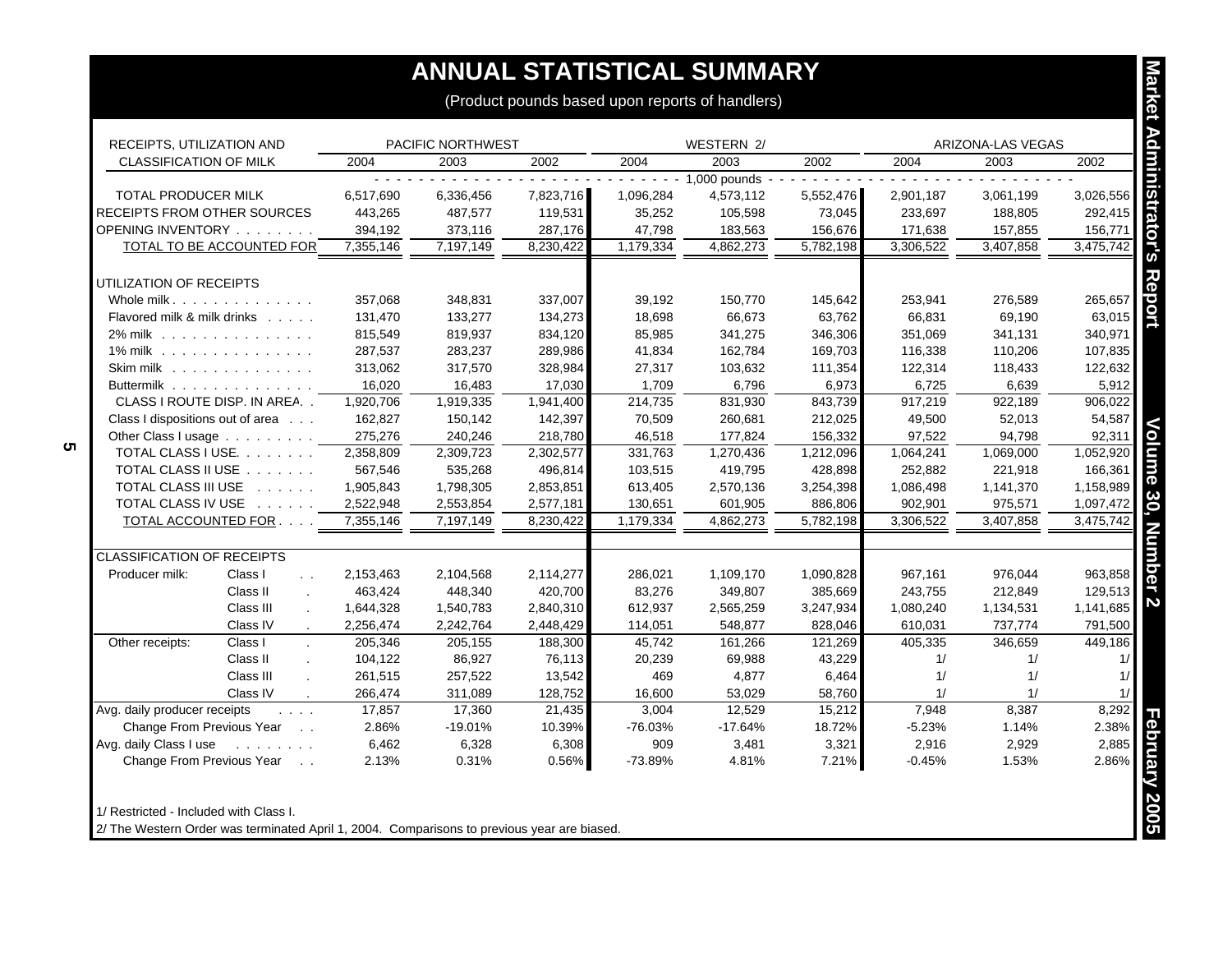|                                                                                                                                         |             | <b>PACIFIC NORTHWEST</b> |                |                                 | <b>ARIZONA-LAS VEGAS</b> |             |                |             |  |
|-----------------------------------------------------------------------------------------------------------------------------------------|-------------|--------------------------|----------------|---------------------------------|--------------------------|-------------|----------------|-------------|--|
| Minimum Class Prices (3.5% B.F.)                                                                                                        | Jan 2005    | Dec 2004                 | Jan 2004       | Dec 2003                        | Jan 2005                 | Dec 2004    | Jan 2004       | Dec 2003    |  |
| Class I Milk (\$/cwt.)<br>a a shekarar a                                                                                                | \$18.55     | \$16.33                  | \$13.75        | \$15.74                         | \$19.00                  | \$16.78     | \$14.20        | \$16.19     |  |
| Class II Milk (\$/cwt.)                                                                                                                 | 13.04       | 13.98                    | 11.67          | 11.30                           | 13.04                    | 13.98       | 11.67          | 11.30       |  |
| Class III Milk (\$/cwt.)<br>$\mathcal{L}$ , and $\mathcal{L}$ , and                                                                     | 14.14       | 16.14                    | 11.61          | 11.87                           | 14.14                    | 16.14       | 11.61          | 11.87       |  |
| Class IV Milk (\$/cwt.)<br>$\sim$ $\sim$ $\sim$ $\sim$ $\sim$                                                                           | 12.52       | 13.42                    | 10.97          | 10.52                           | 12.52                    | 13.42       | 10.97          | 10.52       |  |
| <b>Producer Prices</b>                                                                                                                  |             |                          |                |                                 |                          |             |                |             |  |
| Producer Price Differential (\$/cwt.)                                                                                                   | \$0.59      | \$(1.31)                 | \$0.46         | \$0.60                          | $+$                      | $+$         | $+$            | $+$         |  |
| Butterfat (\$/pound)<br>and a straight                                                                                                  | 1.7330      | 2.0366                   | 1.4978         | 1.3688                          | $+$                      | $+$         |                | $+$         |  |
| Protein (\$/pound)<br>and a straight                                                                                                    | 2.5300      | 2.8486                   | 2.0875         | 2.2997                          | $+$                      | $+$         | $+$            | $+$         |  |
| Other Solids (\$/pound)<br>and a state                                                                                                  | 0.0899      | 0.0858                   | 0.0217         | 0.0362                          | $+$                      | $+$         | $\ddot{}$      | $+$         |  |
| Uniform Skim Price (\$/cwt.)<br>$\sim$ $\sim$ $\sim$                                                                                    | $+$         | $\ddot{}$                | $+$            | $+$                             | 9.12                     | 8.81        | 7.49           | 8.53        |  |
| Uniform Butterfat Price (\$/pound)                                                                                                      | $+$         | $+$                      | $+$            | $+$                             | 1.7977                   | 2.0132      | 1.4737         | 1.3579      |  |
| Statistical Uniform Price (\$/cwt.)                                                                                                     | \$14.73     | \$14.83                  | \$12.07        | \$12.47                         | \$15.09                  | \$15.55     | \$12.39        | \$12.98     |  |
| <b>Producer Data</b>                                                                                                                    |             |                          |                |                                 |                          |             |                |             |  |
| <b>Number of Producers</b><br>.                                                                                                         | 886 *       | 695                      | 881            | 891                             | $90*$                    | 90          | 100            | 104         |  |
| Avg. Daily Production (lbs.)<br>$\sim 100$ km s $^{-1}$                                                                                 | 21,447 *    | 20,537                   | 22,488         | 22,280                          | 90,224 *                 | 88,510      | 85,001         | 80,583      |  |
| <b>Number of Handlers</b>                                                                                                               |             |                          |                |                                 |                          |             |                |             |  |
| Pool Handlers<br>.                                                                                                                      | 26          | 26                       | 28             | 28                              | 5                        | 5           | 6              |             |  |
| Producer-Handlers<br>and a straight and                                                                                                 | $8*$        | 8                        | $\overline{7}$ | $\overline{7}$                  | $3*$                     | 3           | $\overline{2}$ |             |  |
| Other Plants w/ Class I Use<br>$\sim$ $\sim$ $\sim$                                                                                     | $24 *$      | 24                       | 19             | 20                              | $34 *$                   | 34          | 34             | 34          |  |
| <b>Producer Milk Ratios</b>                                                                                                             |             |                          |                |                                 |                          |             |                |             |  |
| Class I<br>and a straightful and a straight                                                                                             | 32.43%      | 43.04%                   | 30.15%         | 29.66%                          | 33.16%                   | 35.45%      | 32.19%         | 32.96%      |  |
| Class II<br>.                                                                                                                           | 5.97%       | 7.59%                    | 5.98%          | 6.14%                           | 10.73%                   | 6.82%       | 6.66%          | 6.72%       |  |
| Class III<br>.                                                                                                                          | 29.57%      | 7.96%                    | 34.33%         | 33.17%                          | 33.42%                   | 29.17%      | 36.97%         | 36.34%      |  |
| Class IV<br>.                                                                                                                           | 32.03%      | 41.41%                   | 29.54%         | 31.03%                          | 22.69%                   | 28.56%      | 24.18%         | 23.98%      |  |
| + Not Applicable.<br>* Preliminary.                                                                                                     |             |                          |                |                                 |                          |             |                |             |  |
|                                                                                                                                         |             |                          |                | MONTHLY SUPPLEMENTAL STATISTICS |                          |             |                |             |  |
| <b>Producer-Handler Data</b>                                                                                                            | Dec 2004    | Nov 2004                 | Dec 2003       | Nov 2003                        | Dec 2004                 | Nov 2004    | Dec 2003       | Nov 2003    |  |
| Production                                                                                                                              | 26,760,627  | 25,488,012               | 21,122,709     | 19,021,405                      | R                        | R           | R              | R           |  |
| Class I Use<br>and a contract and a                                                                                                     | 21,995,660  | 19,319,939               | 17,974,268     | 15,514,138                      | R                        | R           | R              | R           |  |
| % Class I Use<br>and a straight and a straight                                                                                          | 82.19%      | 75.80%                   | 85.09%         | 81.56%                          | R                        | R.          | R              |             |  |
| <b>Class I Route Disposition In Area</b>                                                                                                |             |                          |                |                                 |                          |             |                |             |  |
| By Pool Plants<br>$\mathcal{L}^{\mathcal{A}}$ , $\mathcal{L}^{\mathcal{A}}$ , $\mathcal{L}^{\mathcal{A}}$ , $\mathcal{L}^{\mathcal{A}}$ | 167,632,833 | 171,023,377              | 165,818,938    | 162,395,024                     | 80,038,585               | 80,655,062  | 80,157,386     | 75,144,329  |  |
| By Producer-Handlers<br><b>Contract Contract</b>                                                                                        | 16,551,683  | 15,816,406               | 16,697,322     | 15,073,578                      | 1/                       | 1/          | 1/             | 1/          |  |
| By Other Plants<br>and a series and a series                                                                                            | 3,939,427 * | 3,775,668                | 2,583,463      | 2,540,576                       | 27,641,945 *             | 28,934,526  | 33,384,880     | 32,067,826  |  |
| Total                                                                                                                                   | 188,123,943 | 190,615,451              | 185,099,723    | 180,009,178                     | 107,680,530              | 109,589,588 | 113,542,266    | 107,212,155 |  |

|             |                                               | Dec 2003    | Nov 2003    | Dec 2004                                   | Nov 2004    | Dec 2003    | Nov 2003    |
|-------------|-----------------------------------------------|-------------|-------------|--------------------------------------------|-------------|-------------|-------------|
|             | 25,488,012                                    | 21,122,709  | 19,021,405  | R                                          | R           |             |             |
| 21,995,660  | 19,319,939                                    | 17,974,268  | 15,514,138  | R.                                         | R           | R           |             |
| 82.19%      | 75.80%                                        | 85.09%      | 81.56%      | R                                          | R           | R           | R           |
|             |                                               |             |             |                                            |             |             |             |
| 167,632,833 | 171,023,377                                   | 165,818,938 | 162,395,024 | 80,038,585                                 | 80,655,062  | 80,157,386  | 75,144,329  |
| 16,551,683  | 15,816,406                                    | 16,697,322  | 15,073,578  |                                            |             |             |             |
| 3,939,427 * | 3,775,668                                     | 2,583,463   | 2,540,576   | 27,641,945 *                               | 28,934,526  | 33,384,880  | 32,067,826  |
| 188,123,943 | 190,615,451                                   | 185,099,723 | 180,009,178 | 107,680,530                                | 109,589,588 | 113,542,266 | 107,212,155 |
|             |                                               |             |             |                                            |             |             |             |
|             | 26,760,627<br>$R =$ Restricted. Not included. |             |             | 1/ Restricted. Included with other plants. |             |             |             |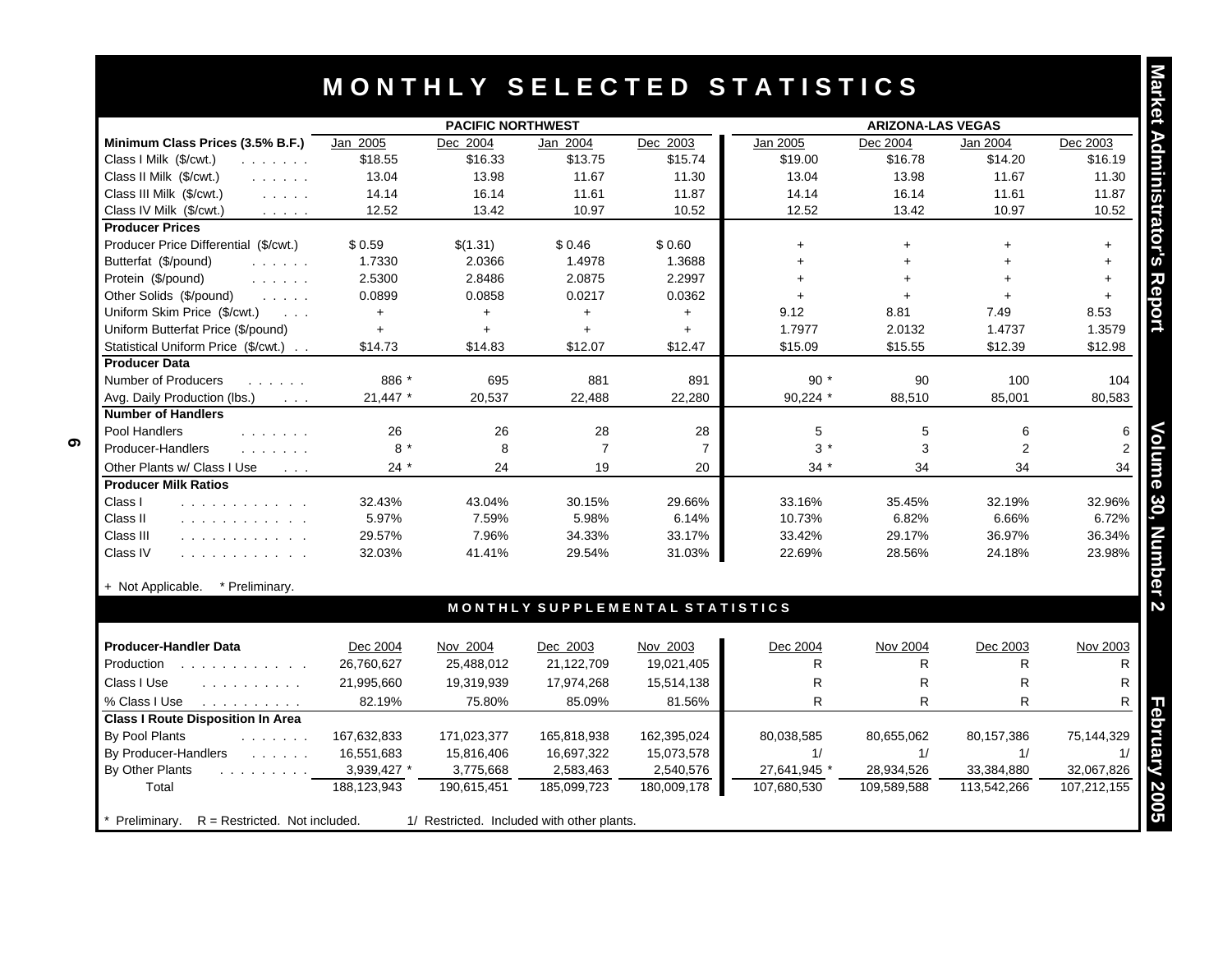## **MONTHLY STATISTICAL SUMMARY**

| RECEIPTS, UTILIZATION AND         |                                                     |             | <b>PACIFIC NORTHWEST</b> |             |             |              | ARIZONA-LAS VEGAS |             |             |
|-----------------------------------|-----------------------------------------------------|-------------|--------------------------|-------------|-------------|--------------|-------------------|-------------|-------------|
| <b>CLASSIFICATION OF MILK</b>     |                                                     | Jan 2005    | Dec 2004                 | Jan 2004    | Dec 2003    | Jan 2005     | Dec 2004          | Jan 2004    | Dec 2003    |
| <b>TOTAL PRODUCER MILK</b>        |                                                     | 589,053,951 | 442,476,841              | 614,176,073 | 615,390,840 | 251,726,128  | 246,942,157       | 263,504,227 | 259,799,247 |
| RECEIPTS FROM OTHER SOURCES       |                                                     | 31,103,109  | 22,437,767               | 10,418,942  | 10,616,289  | 21,809,651   | 29,851,430        | 13,757,501  | 21,124,600  |
| OPENING INVENTORY                 |                                                     | 32,318,691  | 31,003,384               | 31,245,895  | 40,794,927  | 16,735,461   | 14,553,048        | 13,464,277  | 14,587,153  |
| <b>TOTAL TO BE ACCOUNTED FOR</b>  |                                                     | 652,475,751 | 495,917,992              | 655,840,910 | 666,802,056 | 290,271,240  | 291,346,635       | 290,726,005 | 295,511,000 |
| UTILIZATION OF RECEIPTS           |                                                     |             |                          |             |             |              |                   |             |             |
| Whole milk.                       |                                                     | 31,776,414  | 31,582,369               | 31,649,423  | 31,265,669  | 19,646,367   | 21,149,217        | 23,642,069  | 24,437,299  |
| Flavored milk & milk drinks       |                                                     | 11,723,355  | 15,019,678               | 10,017,387  | 14,533,701  | 6,418,211    | 6,977,290         | 5,963,232   | 7,280,937   |
| 2% milk                           |                                                     | 69,965,742  | 68,814,749               | 72,559,860  | 69,448,319  | 31,961,769   | 30,974,027        | 29,426,397  | 29,050,903  |
| 1% milk                           |                                                     | 26,947,572  | 24,617,934               | 25,361,985  | 23,612,492  | 11,311,856   | 10,173,730        | 9,883,496   | 9,163,482   |
| Skim milk $\ldots$                |                                                     | 28,245,431  | 26,277,126               | 27,061,862  | 25,643,371  | 11,452,947   | 10,192,115        | 10,432,230  | 9,615,243   |
| Buttermilk                        |                                                     | 1,237,389   | 1,320,977                | 1,273,897   | 1,315,386   | 564,794      | 572,206           | 574,509     | 609,522     |
| CLASS I ROUTE DISP. IN AREA       |                                                     | 169,895,903 | 167,632,833              | 167,924,414 | 165,818,938 | 81,355,944   | 80,038,585        | 79,921,933  | 80,157,386  |
| Class I dispositions out of area  |                                                     | 13,012,267  | 13,795,947               | 12,992,145  | 13,235,238  | 4,713,797    | 5,269,716         | 4,666,425   | 4,559,284   |
| Other Class I usage               |                                                     | 25,305,928  | 26,102,041               | 22,478,286  | 21,262,653  | 7,595,634    | 10,132,342        | 8,685,137   | 8,664,886   |
| TOTAL CLASS I USE.                |                                                     | 208,214,098 | 207,530,821              | 203,394,845 | 200,316,829 | 93,665,375   | 95,440,643        | 93,273,495  | 93,381,556  |
| TOTAL CLASS II USE                |                                                     | 42,066,767  | 41,420,394               | 43,634,177  | 45,880,517  | 27,779,272   | 17,512,422        | 18,158,172  | 17,924,365  |
| TOTAL CLASS III USE               |                                                     | 180,492,761 | 35,426,009               | 211,372,381 | 204,890,868 | 84,118,096   | 72,038,270        | 97,415,892  | 94,423,289  |
| TOTAL CLASS IV USE                |                                                     | 221,702,125 | 211,540,768              | 197,439,507 | 215,713,842 | 84,708,497   | 106,355,300       | 81,878,446  | 89,781,790  |
| TOTAL ACCOUNTED FOR               |                                                     | 652,475,751 | 495,917,992              | 655,840,910 | 666,802,056 | 290,271,240  | 291,346,635       | 290,726,005 | 295,511,000 |
| <b>CLASSIFICATION OF RECEIPTS</b> |                                                     |             |                          |             |             |              |                   |             |             |
| Class I<br>Producer milk:         | $\ddot{\phantom{a}}$                                | 191,023,194 | 190,432,216              | 185,087,040 | 182,491,832 | 83,478,863   | 87,523,093        | 84,832,464  | 85,613,906  |
| Class II                          | $\mathbf{r}$                                        | 35,142,740  | 33,597,257               | 36,758,185  | 37,806,625  | 27,001,891   | 16,851,841        | 17,539,520  | 17,458,833  |
| Class III                         |                                                     | 174,207,269 | 35,226,574               | 210,874,442 | 204,114,260 | 84,118,096   | 72,038,270        | 97,415,892  | 94,423,289  |
| Class IV                          |                                                     | 188,680,748 | 183,220,794              | 181,456,406 | 190,978,123 | 57, 127, 278 | 70,528,953        | 63,716,351  | 62,303,219  |
| Other receipts:<br>Class I        |                                                     | 17,190,904  | 17,098,605               | 18,307,805  | 17,824,997  | 38,545,112   | 44,404,478        | 27,221,778  | 35,711,753  |
| Class II                          |                                                     | 6,924,027   | 7,823,137                | 6,875,992   | 8,073,892   | 1/           | 1/                | 1/          | 1/          |
| Class III                         |                                                     | 6,285,492   | 199,435                  | 497,939     | 776,608     | 1/           | 1/                | 1/          | 1/          |
| Class IV                          |                                                     | 33,021,377  | 28,319,974               | 15,983,101  | 24,735,719  | 1/           | 1/                | 1/          | 1/          |
| Avg. daily producer receipts      | $\mathbf{1}$ $\mathbf{1}$ $\mathbf{1}$ $\mathbf{1}$ | 19,001,740  | 14,273,446               | 19,812,131  | 19,851,317  | 8,120,198    | 7,965,876         | 8,500,136   | 8,380,621   |
| Change From Previous Year         |                                                     | $-4.09%$    | $-28.10%$                | $-0.98%$    | $-5.90%$    | $-4.47%$     | $-4.95%$          | $-3.23%$    | 0.96%       |
| Avg. daily Class I use            | and a straight                                      | 6,716,584   | 6,694,543                | 6,561,124   | 6,461,833   | 3,021,464    | 3,078,730         | 3,008,822   | 3,012,308   |
| Change From Previous Year         | $\sim 10$ $\mu$                                     | 2.37%       | 3.60%                    | $-1.37%$    | 2.57%       | 0.42%        | 2.21%             | $-2.80%$    | 2.18%       |